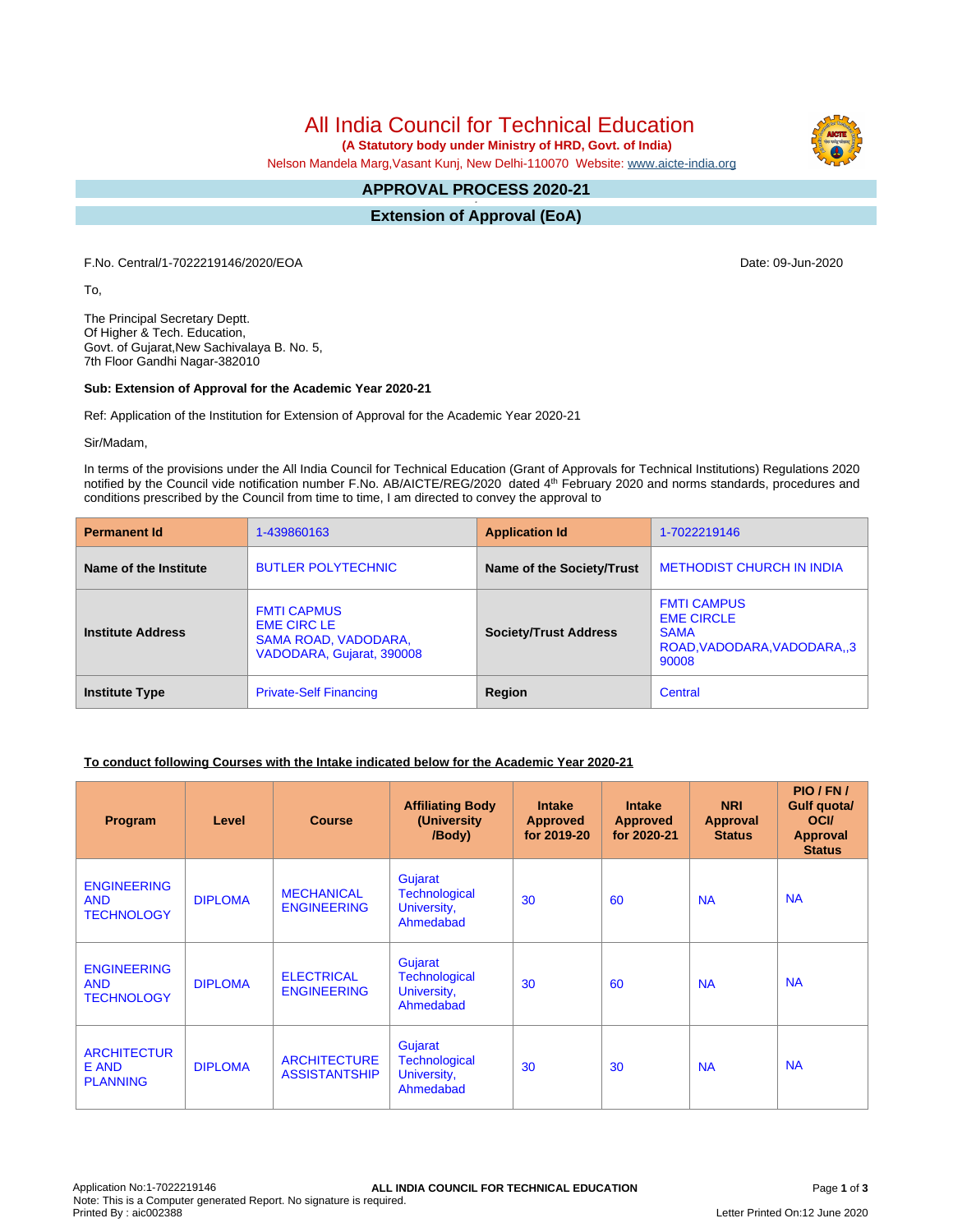## **Course(s) Applied for Closure by the Institute for the Academic Year 2020-21**

| <b>Program</b>                              | Level          | <b>Course</b>            | <b>Affiliating Body</b><br>(Univ/Body)               | <b>Course Closure Status</b> |
|---------------------------------------------|----------------|--------------------------|------------------------------------------------------|------------------------------|
| <b>ENGINEERING AND</b><br><b>TECHNOLOGY</b> | <b>DIPLOMA</b> | <b>CIVIL ENGINEERING</b> | Gujarat<br>Technological<br>University,<br>Ahmedabad | Pending <sup>\$</sup>        |

\$ Due to non-submission of NOC's from University / Board and / or State Government

## **It is mandatory to comply with all the essential requirements as given in APH 2020-21 (Appendix 6)**

## **Important Instructions**

- 1. The State Government/ UT/ Directorate of Technical Education/ Directorate of Medical Education shall ensure that 10% of reservation for Economically Weaker Section (EWS) as per the reservation policy for admission, operational from the Academic year 2020-21 is implemented without affecting the reservation percentages of SC/ ST/ OBC/ General. However, this would not be applicable in the case of Minority Institutions referred to the Clause (1) of Article 30 of Constitution of India. Such Institution shall be permitted to increase in annual permitted strength over a maximum period of two years beginning with the Academic Year 2020-21
- 2. The Institution offering courses earlier in the Regular Shift, First Shift, Second Shift/Part Time now amalgamated as total intake shall have to fulfil all facilities such as Infrastructure, Faculty and other requirements as per the norms specified in the Approval Process Handbook 2020-21 for the Total Approved Intake. Further, the Institutions Deemed to be Universities/ Institutions having Accreditation/ Autonomy status shall have to maintain the Faculty: Student ratio as specified in the Approval Process Handbook. All such Institutions/ Universities shall have to create the necessary Faculty, Infrastructure and other facilities WITHIN 2 YEARS to fulfil the norms based on the Affidavit submitted to AICTE.
- 3. In case of any differences in content in this Computer generated Extension of Approval Letter, the content/information as approved by the Executive Council / General Council as available on the record of AICTE shall be final and binding.
- 4. Strict compliance of Anti-Ragging Regulation: Approval is subject to strict compliance of provisions made in AICTE Regulation notified vide F. No. 373/Legal/AICTE/2009 dated July 1, 2009 for Prevention and Prohibition of Ragging in Technical Institutions. In case Institution fails to take adequate steps to Prevent Ragging or fails to act in accordance with AICTE Regulation or fails to punish perpetrators or incidents of Ragging, it will be liable to take any action as defined under clause 9(4) of the said Regulation.

**Prof.Rajive Kumar Member Secretary, AICTE**

Copy to:

- **1. The Director Of Technical Education\*\*, Gujarat**
- **2. The Principal / Director,** BUTLER POLYTECHNIC Fmti Capmus Eme Circ Le Sama Road, Vadodara,Vadodara, Gujarat,390008
- **3. The Secretary / Chairman, FMTI CAMPUS** EME CIRCLE